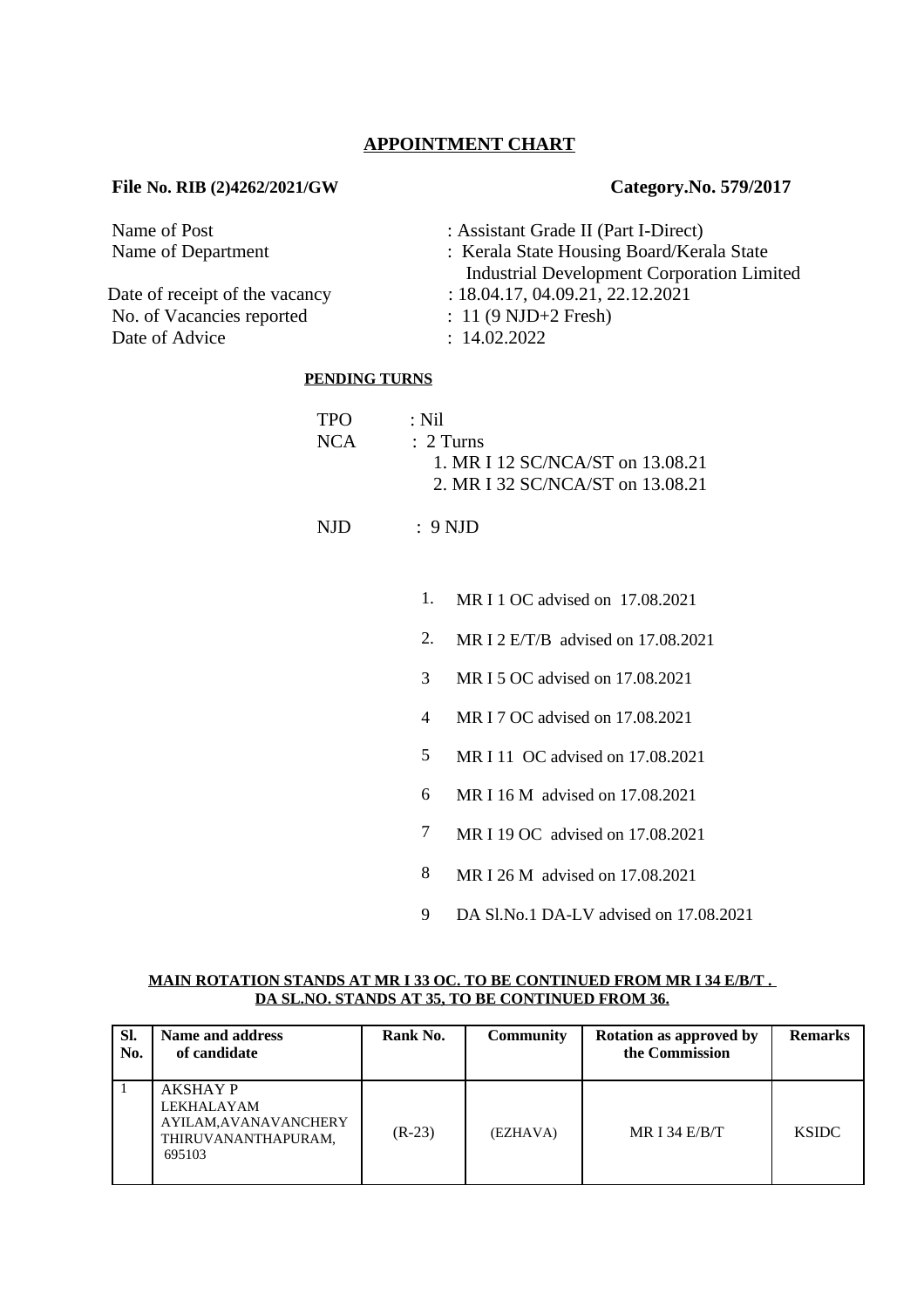| $\overline{2}$ | <b>SHILPA A S</b><br><b>MANNOOR VEEDU</b><br><b>PALAVILA</b><br>THIRUVANANTHAPURAM<br>PIRAPPANCODE PO<br>695607                                                                                                    | $(R-16)$ | $(-)$                  | <b>MRI35 OC</b>                                                             | <b>KSIDC</b> |
|----------------|--------------------------------------------------------------------------------------------------------------------------------------------------------------------------------------------------------------------|----------|------------------------|-----------------------------------------------------------------------------|--------------|
| $\overline{3}$ | HARIKRISHNAN M R<br>MAKAM<br><b>NALANCHIRA</b><br>THIRUVANANTHAPURAM<br>695015                                                                                                                                     | $(R-17)$ | $(-)$                  | NJD compensation to<br>MR I 1 OC advised on<br>17.08.2021 satisfied now.    | <b>KSHB</b>  |
| $\overline{4}$ | <b>ATHIRA BABU</b><br>VALLOMKUZHIYIL<br>NECHIPUZHOOR<br>KOTTAYAM<br>686574                                                                                                                                         | $(R-28)$ | <b>EZHAVA</b>          | NJD compensation to<br>MR I 2 E/B/T advised on<br>17.08.2021 satisfied now. | <b>KSHB</b>  |
| 5              | <b>KARTHIKA S</b><br>KALIYIL VILAKATHU<br><b>VEEDU</b><br><b>MELATTINGAL</b><br><b>TRIVANDRUM</b><br>ALAMCODE PO ATTINGAL<br>695102                                                                                | $(R-18)$ | V-ASARI                | NJD compensation to<br>MR I 5 OC advised on<br>17.08.2021 satisfied now.    | <b>KSHB</b>  |
| 6              | RANI ALEXANDER<br>MANGALODAYAM HOUSE<br>PORUVAZHY NORTH<br><b>KOLLAM</b><br>CHATHAKULAM-690520<br><b>Communication Address</b><br>CHANDRA, HOUSE NO:19<br>THOPPIL NAGAR,<br>THIRUVANANTHAPURAM,<br>MUTTADA -695025 | $(R-20)$ | $(-)$                  | NJD compensation to<br>MR I 7 OC advised on<br>17.08.2021 satisfied now.    | <b>KSHB</b>  |
| $\overline{7}$ | NITHIN C S<br>CHEMBANGATTU HOUSE<br>THALIKULAM<br><b>THRISSUR</b><br>THAMBANKADAVU/ PIN<br>680569                                                                                                                  | $(R-26)$ | D-<br><b>MUKKUVAN</b>  | NJD compensation to<br>MR I 11 OC advised on<br>17.08.2021 satisfied now.   | <b>KSHB</b>  |
| 8              | <b>SHAFNANS</b><br>NOORJAHAN MANZIL<br>CHEMPAKAMANGALAM<br>THIRUVANANTHAPURAM<br><b>KORANI P O (695104)</b>                                                                                                        | $(R-31)$ | M-MUSLIM               | NJD compensation to<br>MR I 16 M advised on<br>17.08.2021 satisfied now.    | <b>KSHB</b>  |
| 9              | LEKSHMI CHANDRAN G<br><b>SREE BHAVAN</b><br>KUTTIYANICADU<br>THIRUVANANTHAPURAM<br>695 124                                                                                                                         | $(R-27)$ | $\left( \cdot \right)$ | NJD compensation to<br>MR I 19 OC advised on<br>17.08.2021 satisfied now.   | <b>KSHB</b>  |
| 10             | <b>FABEENA C</b><br>CHOKLANGARA HOUSE<br><b>PADIKKAL</b><br>MALAPPURAM DT<br>VELIMUKKU PO 676317                                                                                                                   | $(R-34)$ | <b>MUSLIM</b>          | NJD compensation to<br>MR I 26 M advised on<br>17.08.2021 satisfied now.    | <b>KSHB</b>  |